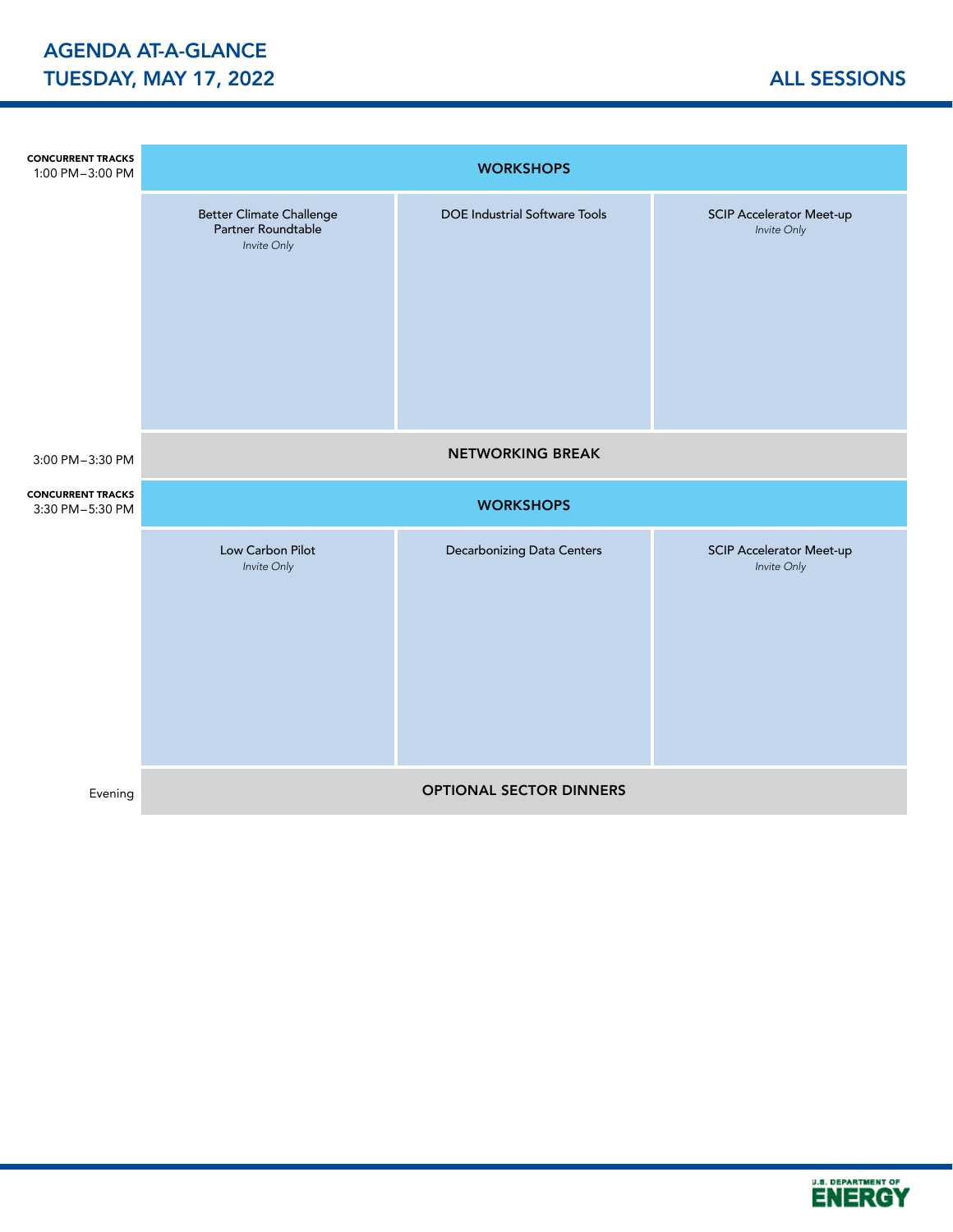Learn more at betterbuildingssolutioncenter.energy.gov/summit

## AGENDA AT-A-GLANCE WEDNESDAY, MAY 18, 2022 ALL SESSIONS

l



| 8:00 AM-9:00 AM                               | <b>REGISTRATION AND GENERAL BREAKFAST</b>                                                                  |                                                                                                                                                                                                                                                                                                      |                                                                                                                                                                                                                    |                                                                                                                |                                                                                           |                                                                                                        |                                                                  |                                                                                                 |                                                                            |                                                                |  |
|-----------------------------------------------|------------------------------------------------------------------------------------------------------------|------------------------------------------------------------------------------------------------------------------------------------------------------------------------------------------------------------------------------------------------------------------------------------------------------|--------------------------------------------------------------------------------------------------------------------------------------------------------------------------------------------------------------------|----------------------------------------------------------------------------------------------------------------|-------------------------------------------------------------------------------------------|--------------------------------------------------------------------------------------------------------|------------------------------------------------------------------|-------------------------------------------------------------------------------------------------|----------------------------------------------------------------------------|----------------------------------------------------------------|--|
| 9:00 AM-10:30 AM                              | <b>SECTOR MEET-UPS</b>                                                                                     |                                                                                                                                                                                                                                                                                                      |                                                                                                                                                                                                                    |                                                                                                                |                                                                                           |                                                                                                        |                                                                  |                                                                                                 |                                                                            |                                                                |  |
|                                               | <b>Commercial Sector</b><br>Meet-up                                                                        |                                                                                                                                                                                                                                                                                                      | Design and Construction Allies<br><b>Industrial Sector</b><br>K-12 Schools Sector<br><b>Local Government Sector</b><br><b>Multifamily Sector</b><br>Meet-up<br>Meet-up<br>Meet-up<br>Meet-up<br>Meet-up<br>Meet-up |                                                                                                                | <b>State Government Sector</b>                                                            | <b>Workforce Accelerator</b><br>Meet-up                                                                |                                                                  |                                                                                                 |                                                                            |                                                                |  |
| <b>CONCURRENT TRACKS</b><br>11:00 AM-12:00 PM | <b>EMERGING TRENDS &amp; TECHNOLOGIES</b>                                                                  |                                                                                                                                                                                                                                                                                                      |                                                                                                                                                                                                                    | <b>ORGANIZATIONAL</b><br><b>STRATEGIES</b>                                                                     | <b>ACHIEVING DECARBONIZATION:</b><br><b>PLANNING &amp; IMPLEMENTATION</b>                 |                                                                                                        |                                                                  | <b>BEYOND ENERGY</b><br><b>MULTIFAMILY</b>                                                      |                                                                            | <b>INDUSTRIAL</b>                                              |  |
|                                               | Let's Connect!<br>Grid-Interactive<br><b>Efficient Buildings</b>                                           | Leveraging Energy<br>Data Management to<br><b>Optimize Operations</b>                                                                                                                                                                                                                                | Staying Current with EV<br>Charging and<br><b>Fleet Electrification</b>                                                                                                                                            | Communicating with<br>Your Building Occupants                                                                  | <b>Building Equitable</b><br>Communities<br>with Building<br>Performance Standards        | Decarbonization<br>Finance 101                                                                         | The Good Fight:<br>What's Next After<br><b>Carbon Neutrality</b> | <b>Healthy Buildings:</b><br>The Health-Energy Nexus                                            | <b>Cutting Edge</b><br>Retrofit Solutions in<br><b>Multifamily Housing</b> | Challenge the Champions:<br>An Energy Management<br>Face-Off   |  |
|                                               |                                                                                                            |                                                                                                                                                                                                                                                                                                      |                                                                                                                                                                                                                    |                                                                                                                |                                                                                           | LUNCH AND OPENING PLENARY                                                                              |                                                                  |                                                                                                 |                                                                            |                                                                |  |
| 12:30 PM-2:00 PM                              | Executive Panel: Leadership in Decarbonization and Energy Efficiency                                       |                                                                                                                                                                                                                                                                                                      |                                                                                                                                                                                                                    |                                                                                                                |                                                                                           |                                                                                                        |                                                                  |                                                                                                 |                                                                            |                                                                |  |
| <b>CONCURRENT TRACKS</b><br>2:00 PM-3:30 PM   | <b>EMERGING TRENDS &amp; TECHNOLOGIES</b>                                                                  |                                                                                                                                                                                                                                                                                                      |                                                                                                                                                                                                                    | <b>ORGANIZATIONAL STRATEGIES</b>                                                                               |                                                                                           | <b>ACHIEVING DECARBONIZATION:</b><br><b>PLANNING &amp; IMPLEMENTATION</b>                              |                                                                  | <b>BEYOND ENERGY</b><br><b>MULTIFAMILY</b>                                                      |                                                                            | <b>INDUSTRIAL</b>                                              |  |
|                                               | The Next Big Thing:<br><b>Controls and Analytics</b><br>for Small Buildings                                | PV and You:<br><b>Finding Your Perfect</b><br><b>Energy Efficient-She</b><br><b>Risks and Metrics:</b><br>Low Carbon Pilot:<br>Making the Right<br>Heat Pump Match<br>How Investors Navigate<br><b>Keys to Success</b><br>Renewable Energy<br>Asset Risk in a<br><b>Changing Climate</b><br>Decision |                                                                                                                                                                                                                    |                                                                                                                | <b>Bonus Points:</b><br>Adding Up the Non-Energy<br><b>Benefits of Energy Efficiency</b>  | <b>Electrification in Existing</b><br><b>Multifamily Buildings:</b><br><b>Challenges and Solutions</b> | Best of the Betters:<br>2022 Better<br><b>Project Winners</b>    |                                                                                                 |                                                                            |                                                                |  |
|                                               | Residential Efficiency Incentives<br><b>Best Practices</b>                                                 |                                                                                                                                                                                                                                                                                                      |                                                                                                                                                                                                                    |                                                                                                                |                                                                                           |                                                                                                        |                                                                  |                                                                                                 |                                                                            |                                                                |  |
| 3:30 PM-4:00 PM                               |                                                                                                            |                                                                                                                                                                                                                                                                                                      |                                                                                                                                                                                                                    |                                                                                                                |                                                                                           | <b>NETWORKING BREAK</b>                                                                                |                                                                  |                                                                                                 |                                                                            |                                                                |  |
| <b>CONCURRENT TRACKS</b><br>4:00 PM-5:30 PM   | <b>EMERGING TRENDS &amp; TECHNOLOGIES</b>                                                                  |                                                                                                                                                                                                                                                                                                      |                                                                                                                                                                                                                    | <b>ORGANIZATIONAL STRATEGIES</b>                                                                               |                                                                                           | <b>ACHIEVING DECARBONIZATION:</b><br><b>PLANNING &amp; IMPLEMENTATION</b>                              |                                                                  | <b>BEYOND ENERGY</b><br><b>INDUSTRIAL</b>                                                       |                                                                            |                                                                |  |
|                                               | Digging into<br>Scope 3 Emissions:<br>Supply Chain, Embodied Carbon,<br>and Transportation<br>4:00-5:00 PM |                                                                                                                                                                                                                                                                                                      | Results from the Packaged CHP<br>Accelerator                                                                                                                                                                       | <b>Building Bridges:</b><br><b>Aligning Energy Projects</b><br>with Equity and<br><b>Environmental Justice</b> | In It for the Long Haul:<br>Long-Term Financing<br>Solutions for<br><b>Energy Savings</b> |                                                                                                        | Getting to Net Zero:<br>Lessons from NZE Buildings               | Don't Throw Away Your Shot:<br>Integrating the Circular Economy into<br><b>Waste Management</b> |                                                                            | Best of the Betters:<br>2022 Better<br><b>Practice Winners</b> |  |
| 5:30 PM-7:00 PM                               | <b>NETWORKING RECEPTION</b>                                                                                |                                                                                                                                                                                                                                                                                                      |                                                                                                                                                                                                                    |                                                                                                                |                                                                                           |                                                                                                        |                                                                  |                                                                                                 |                                                                            |                                                                |  |